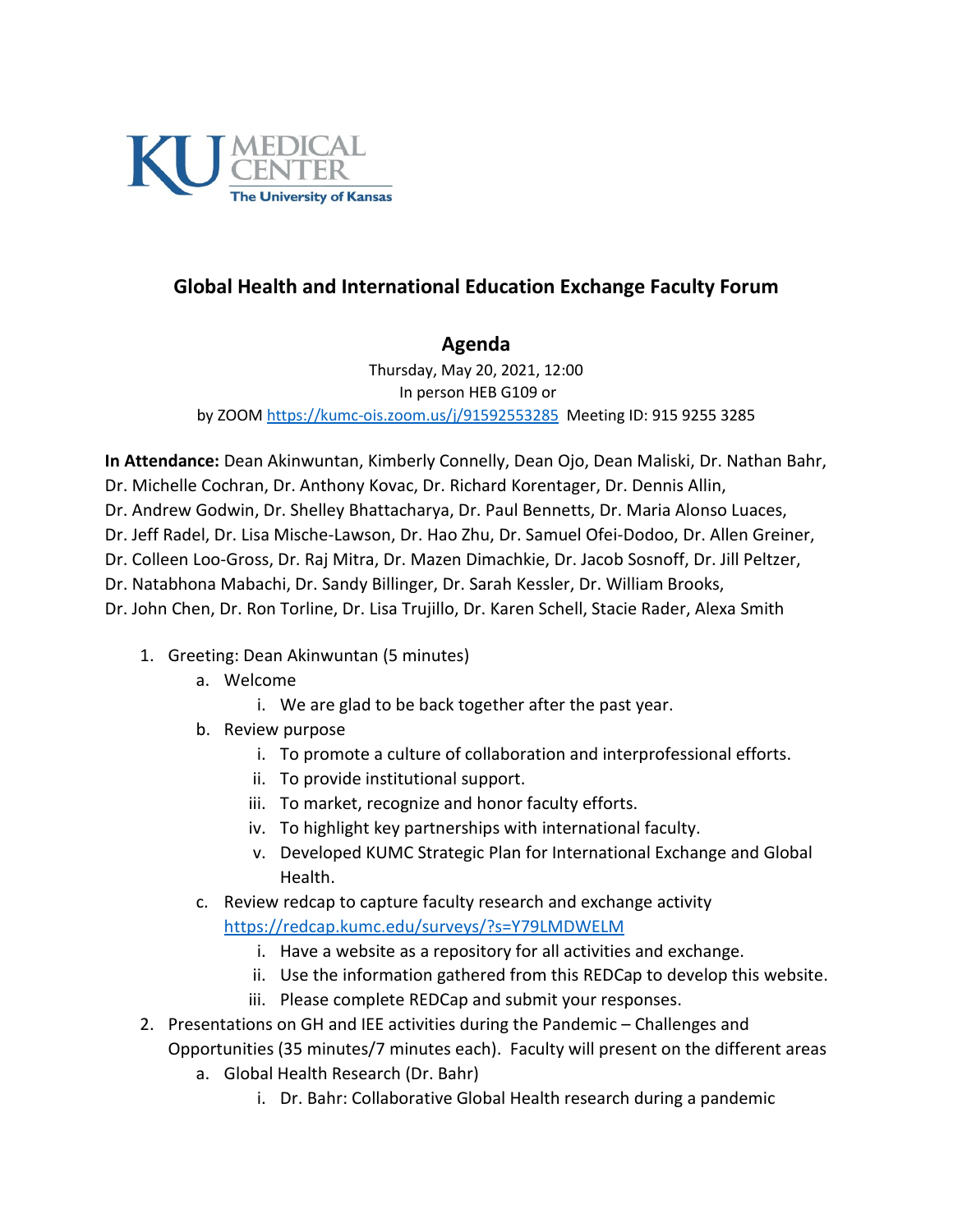- 1. HIV Associated Causes of Meningitis in Uganda.
- 2. Due to pandemic everything paused at KUMC and Uganda, could not enroll new patients.
- 3. Shifted gears to COVID trial duties.
- 4. Working on HARVEST Trial, Kampala site is the only one currently running.
- 5. Forming collaboration in French Guiana.
- b. Educational Exchange (Dr. Cochran and Dr. Kovac)
	- i. Dr. Cochran: BSN Virtual Global Collaboration
		- 1. MOI in Kenya (Fall) and CMC in India (Spring)
		- 2. Multidisciplinary Team to build collaboration.
		- 3. Sustain and build upon current relationships.
		- 4. Had to consider technology access, availability, affordability .
		- 5. Timeline and time differences presented challenges.
		- 6. Over Three Weeks, Two-hour sessions of presentations
		- 7. Neutral Space/Emphasizing global classroom where all faculty & students were equal-neither were the "host".
	- ii. Dr. Kovac: Global Health 2020-2021
		- 1. Involved with Peru and Ghana.
		- 2. Presented at INMED Virtual Humanitarian Health Conference.
		- 3. Poster presentation at CUGH Virtual Conference.
		- 4. Taking courses through INMED, hoping to earn master's in international health.
		- 5. Presented at OIP's Foundations of Global Health Series.
- c. Patient Care (Dr. Korentager)
	- i. Developed an Endowed account through Plastic Surgery to build program.
	- ii. San Lucas Tolimán, Guatemala is the home for the program, twice a year visit with team.
	- iii. Switched to telehealth program due to pandemic.
	- iv. Telehealth allowed for COVID discussions with Guatemalan & KUMC partners.
	- v. Planning for a smaller team trip in February 2022.
	- vi. Building relationships with Guatemalan universities for educational exchange.
	- vii. Continuing to look at developing similar programs in other countries.
- 3. OIP and Travel Updates Kimberly Connelly, KUMC Senior International Officer and Director, OIP, (5 minutes)
	- i. Immigration has been a large focus for us during this time.